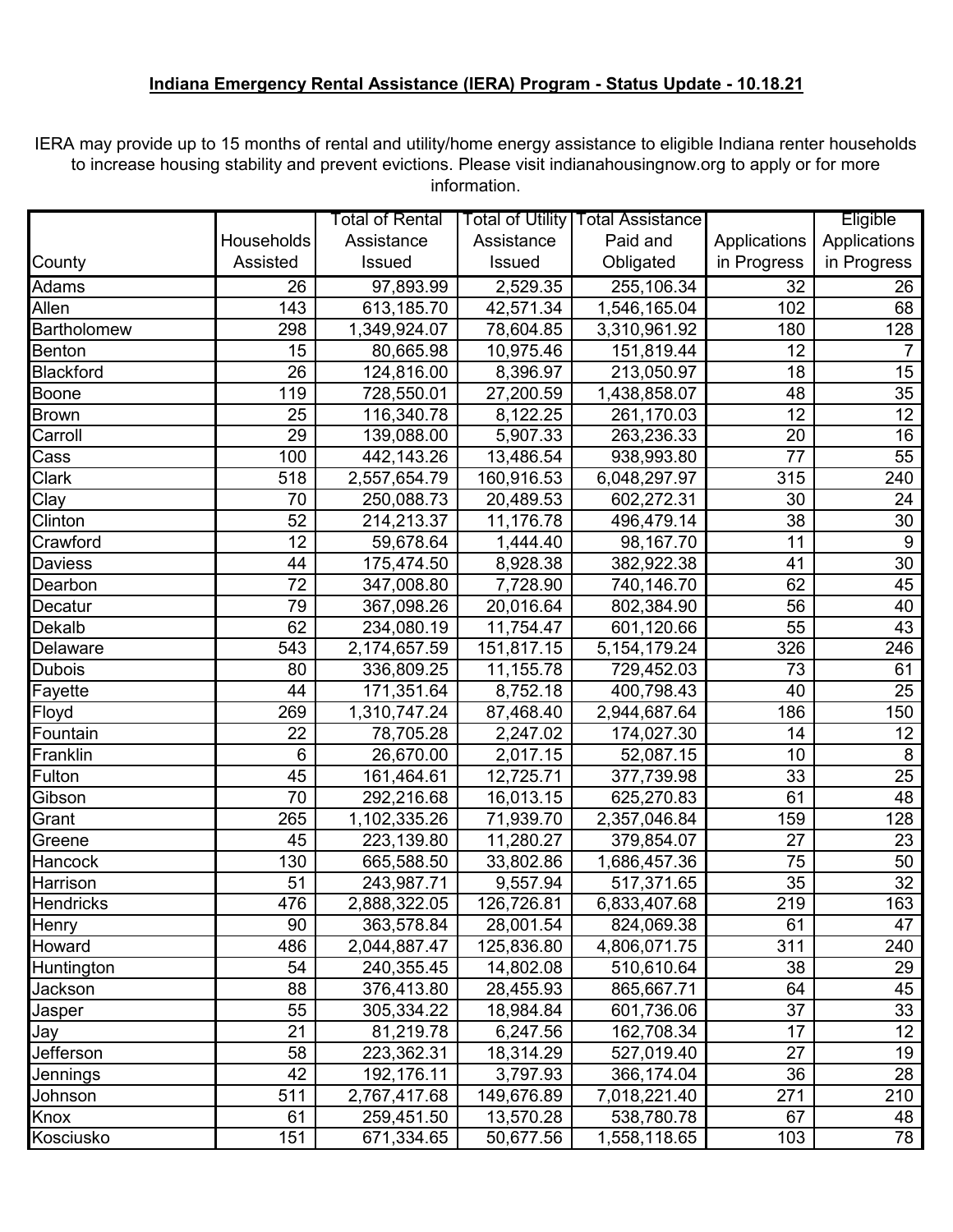| LaGrange                | 20     | 85,036.91                                | 4,580.36   | 182,826.57     | 16    | 9               |
|-------------------------|--------|------------------------------------------|------------|----------------|-------|-----------------|
| LaPorte                 | 579    | 3,120,848.17                             | 160,909.68 | 6,358,651.91   | 333   | 266             |
| Lawrence                | 73     | 416,653.67                               | 12,590.83  | 771,912.50     | 44    | 35              |
| Madison                 | 655    | 2,762,791.97                             | 216,687.85 | 6,512,386.58   | 401   | 308             |
| Marshall                | 79     | 326,482.34                               | 17,975.95  | 752,105.41     | 44    | 29              |
| <b>Martin</b>           | 12     | 39,530.00                                | 2,121.07   | 90,501.07      | 6     | 4               |
| Miami                   | 100    | 457,411.34                               | 16,506.36  | 915,421.50     | 61    | 42              |
| Monroe                  | 491    | 2,121,312.73                             | 102,509.66 | 5,303,830.80   | 209   | 145             |
| Montgomery              | 75     | 320,950.96                               | 8,894.26   | 730,272.22     | 53    | 42              |
| Morgan                  | 137    | 760,960.83                               | 19,374.43  | 1,505,645.46   | 77    | 65              |
| Newton                  | 14     | 70,092.54                                | 5,748.78   | 145,876.32     | 13    | 10              |
| Noble                   | 54     | 245,477.69                               | 9,876.62   | 547,539.32     | 48    | 39              |
| Ohio                    | 4      | 22,616.00                                | 1,000.00   | 34,256.00      | 4     | 4               |
| Orange                  | 46     | 199,195.09                               | 10,759.65  | 389,344.74     | 27    | 19              |
| Owen                    | 18     | 90,454.00                                | 6,515.60   | 170,029.10     | 18    | 15              |
| Parke                   | 15     | 57,228.60                                | 1,799.48   | 124,774.08     | 11    | 9               |
| Perry                   | 15     | 45,293.00                                | 877.07     | 100,344.07     | 14    | 12              |
| Pike                    | 11     | 49,697.00                                | 4,240.39   | 95,255.39      | 11    | 10 <sup>°</sup> |
| Porter                  | 541    | 2,856,826.43                             | 141,893.77 | 6,894,058.87   | 264   | 193             |
| Posey                   | 24     | 97,740.37                                | 6,754.80   | 192,606.17     | 23    | 14              |
| Pulaski                 | 18     | 83,489.50                                | 4,176.00   | 156,010.50     | 12    | 10              |
| Putnam                  | 46     | 179,097.49                               | 13,955.79  | 441,467.88     | 23    | 15              |
| Randolph                | 45     | 171,652.00                               | 13,466.61  | 356,880.61     | 27    | 22              |
| <b>Ripley</b>           | 35     | 142,462.12                               | 8,622.97   | 304,490.09     | 28    | 24              |
| Rush                    | 35     | 104,733.33                               | 7,880.48   | 285,875.41     | 26    | 16              |
| Scott                   | 103    | 443,099.92                               | 22,838.22  | 1,006,911.64   | 65    | 52              |
| Shelby                  | 136    | 660,991.07                               | 30,605.56  | 1,447,787.77   | 110   | 82              |
| Spencer                 | 21     | 85,088.00                                | 7,443.71   | 170,608.71     | 18    | 14              |
| <b>Starke</b>           | 23     | 134,809.77                               | 4,139.03   | 223,113.03     | 28    | 22              |
| Steuben                 | 41     | 167,669.60                               | 10,061.08  | 412,905.68     | 28    | 23              |
| Sullivan                | 36     | 135,704.64                               | 8,495.01   | 302,634.45     | 24    | 17              |
| Switzerland             | 19     | 115,538.16                               | 5,468.38   | 198,015.54     | 11    | 8               |
| Tippecanoe              | 1,118  | 4,891,719.53                             | 282,981.39 | 13,040,206.71  | 593   | 425             |
| Tipton                  | 33     | 161,414.13                               | 15,834.91  | 317,077.80     | 11    | 9               |
| Union                   | 20     | 92,757.20                                | 3,032.38   | 176,077.58     | 7     | 6               |
| Vanderburgh             | 1,051  | 4,225,285.87                             | 379,205.43 | 10,388,521.22  | 755   | 570             |
| Vermillion              | 24     | 108,954.33                               | 11,380.74  | 201,924.07     | 16    | 12              |
| Vigo                    | 669    | 2,699,890.77                             | 200,326.00 | 6,274,317.48   | 433   | 336             |
| Wabash                  | 30     | 111,271.52                               | 8,760.26   | 280,487.78     | 21    | 18              |
| Warren                  | 5      | 18,462.50                                | 3,558.29   | 47,008.79      | 9     | 5               |
| Warrick                 | 114    | 504,724.45                               | 35,307.69  | 1,236,236.39   | 72    | 58              |
| Washington              | 74     | 330,587.07                               | 15,872.90  | 689,091.87     | 52    | 45              |
| Wayne                   | 189    | 753,730.02                               | 40,866.32  | 1,676,969.76   | 174   | 136             |
| Wells                   | 57     | 301,838.62                               | 5,100.18   | 530,090.66     | 30    | 25              |
| White                   | 40     | 162,677.76                               | 15,766.57  | 387,880.33     | 33    | 26              |
| Whitley                 | 55     | 270,790.68                               | 11,941.27  | 599,151.71     | 44    | $\Omega$        |
| Total                   | 12,353 | 56,304,472.18 3,362,823.91               |            | 131,132,093.59 | 7,726 | 5,829           |
|                         |        | <b>Sub-granted Obligated Communities</b> |            |                |       |                 |
|                         |        |                                          |            |                |       |                 |
| Marion - as of 09.30.21 | 10,088 |                                          |            | 76,326,846.60  |       |                 |
| <b>Total Obligated</b>  | 22,441 | 56,304,472.18 3,362,823.91               |            | 207,458,940.19 | 7,726 | 5,829           |